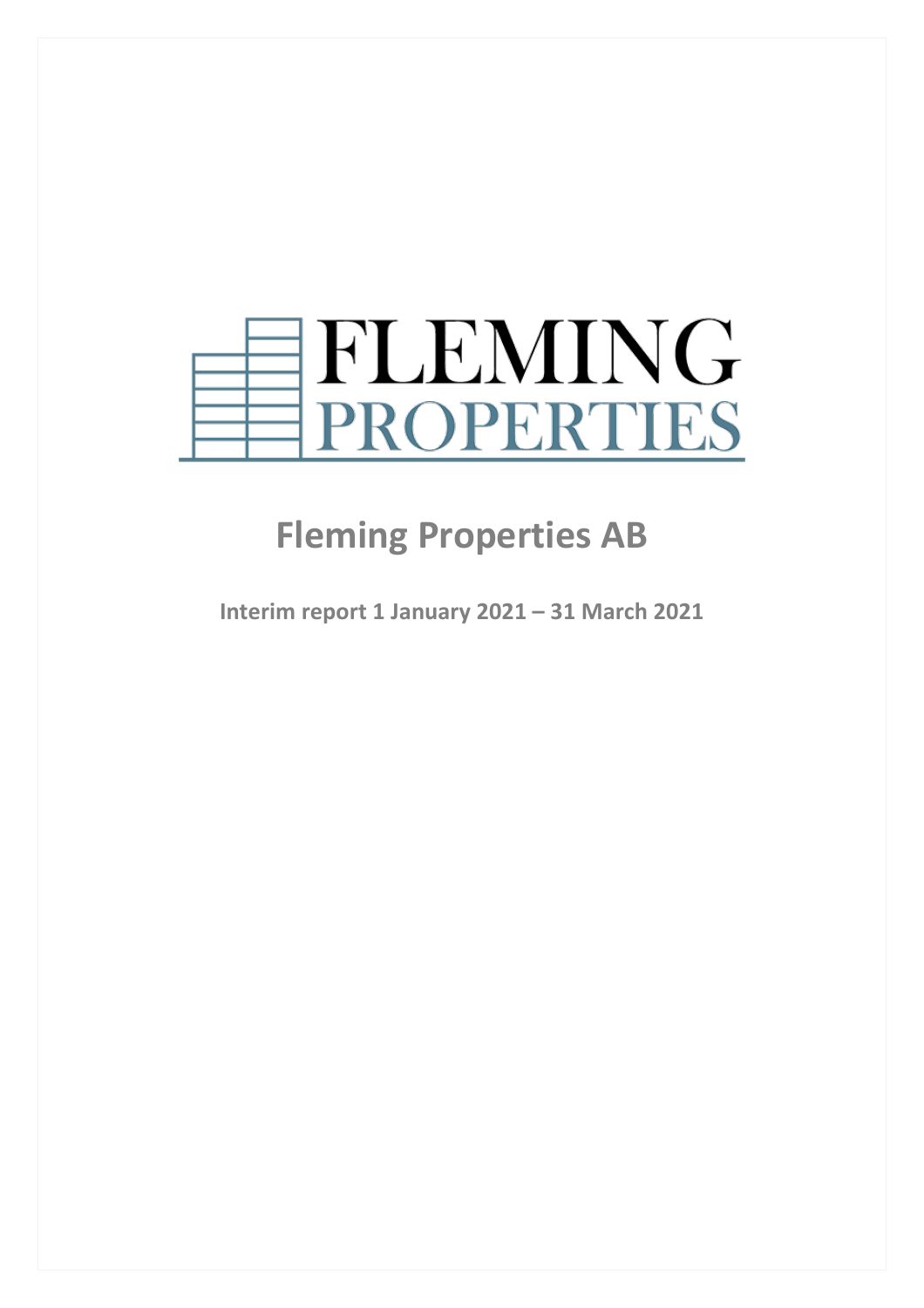

## **1 JANUARY 2021 – 31 MARCH 2021**

- Consolidated rental income for the period amounted to TEUR 1,794 (1,775)
- Net operating income for the period amounted to TEUR 1,470 (1,522)
- Profit for the period amounted to TEUR 792 (996)

## **CEO'S COMMENTS ON THE PERIOD**

Despite the current global crisis, with an ongoing pandemic, the company's operations and results performed stably and according to plan through the beginning of 2021. Following the completion of the total renovation of the Vallilan Toimisto property, two tenants moved in during the first quarter with leases corresponding to an annual rental value of TEUR 193 including add-ons.

## **SIGNIFICANT EVENTS DURING THE PERIOD**

Market conditions changed during the period due to the concern regarding the spread of COVID-19. This has not impacted the company to date, and company management believes that the risk of a negative impact going forward is low.

## **SIGNIFICANT EVENTS AFTER THE END OF THE PERIOD**

No significant events have taken place after the end of the period.

## **FLEMING PROPERTIES IN BRIEF**

Fleming Properties AB (publ), corporate registration number 559207–9544, is a Swedish property company registered in June 2019 and the indirect owner of a property portfolio through subsidiaries. The portfolio comprises approximately 41,000 square metres of lettable area at a property located in Helsinki, Finland, which, excluding the rental guarantee, was approximately 92% let as of 31 March 2021.

The company's CEO is John Malmström and the company is administered by Pareto Business Management AB.

## **FINANCIAL OVERVIEW AND SELECTED PERFORMANCE INDICATORS, GROUP**

| Unless otherwise stated all amounts are in thousand euro (TEUR). | 1 Jan $2021 -$<br>31 Mar 2021 | 1 Jan 2020 -<br>31 Mar 2020 |
|------------------------------------------------------------------|-------------------------------|-----------------------------|
| Rental income                                                    | 1,794                         | 1,775                       |
| Net operating income                                             | 1,470                         | 1,522                       |
| Profit from property management                                  | 1,043                         | 1,107                       |
| Profit for the period                                            | 792                           | 996                         |
| Earnings per share, EUR                                          | 0.13                          | 0.17                        |
| Market value of properties                                       | 131,000                       | 130,000                     |
| No. of shares outstanding                                        | 5,950,000                     | 5,950,000                   |
| Surplus ratio, %                                                 | 81.94                         | 85.73                       |
| Return on equity, %                                              | 5.56                          | 6.68                        |
| Interest coverage ratio, multiple                                | 4.38                          | 5.02                        |
| Equity/assets ratio, %                                           | 38.42                         | 40.15                       |
| LTV ratio, %                                                     | 59.54                         | 60.00                       |
| EPRA NRV per share, EUR                                          | 9.54                          | 10.06                       |
| Property yield, %                                                | 4.49                          | 4.68                        |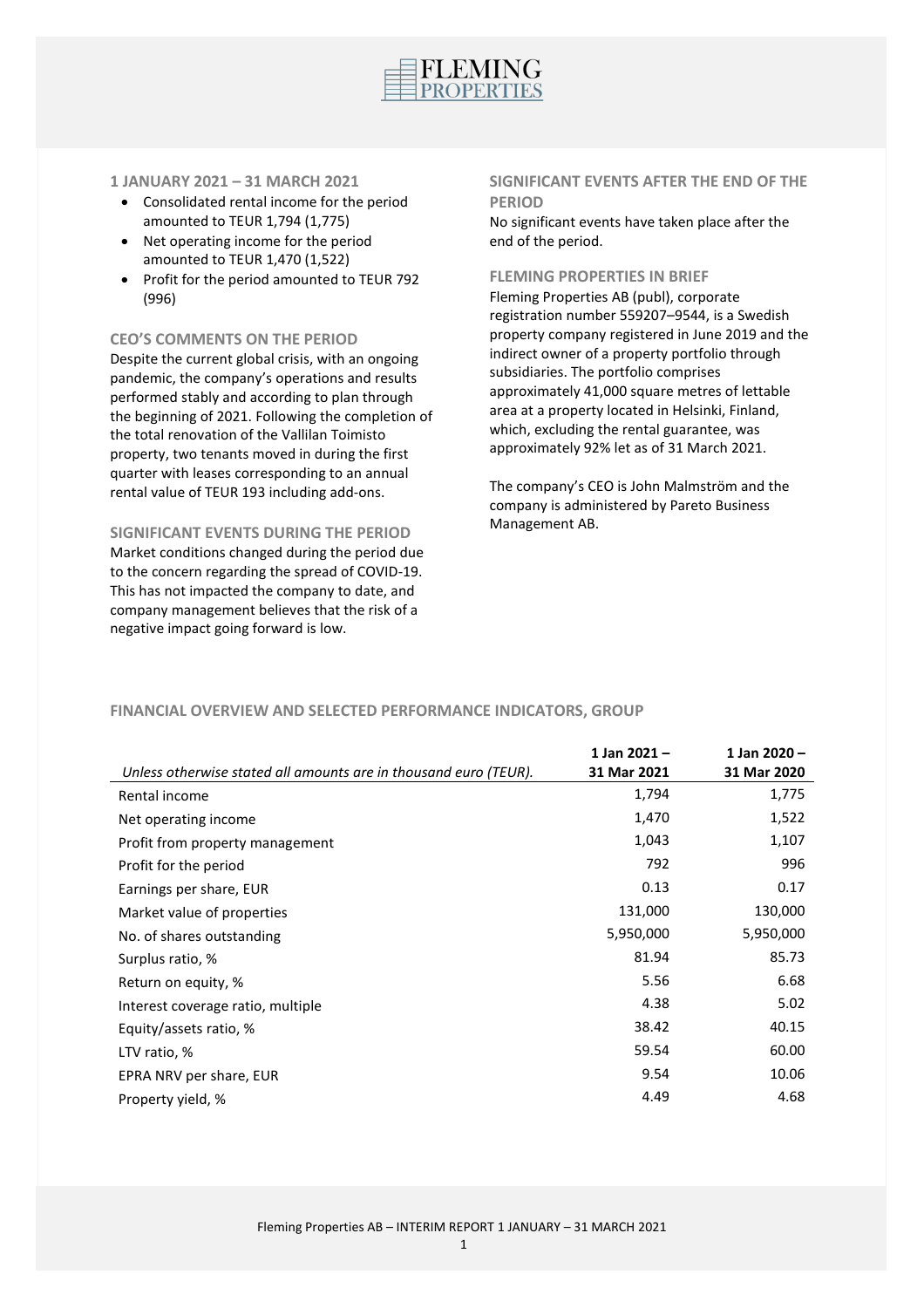

## **FINANCIAL PERFORMANCE**

The Group's earnings were in line with expectations and the scope of the Group's operations remained unchanged.

## **Property valuations**

The Group recognises its investment properties at fair value in accordance with IFRS. The properties are valued twice each year by an external appraiser at the end of the second and fourth quarters. The company's management has assessed the fair value at the end of the first quarter as being unchanged compared with 31 December 2020. The next external valuation is scheduled for 30 June 2021.

## **FINANCING**

The Group has a loan with Deutsche Pfandbriefbank AG, with a fixed interest rate of 1.45%. The loan extends until 4 October 2024 and is free of amortisation payments. Capitalised arrangement fees for the loan amounted to TEUR 330 (423) as of 31 March 2021. Interest expenses for the period totalled TEUR 280 (283).

## **THE SHARE AND SHAREHOLDERS**

The company had 396 (346) shareholders at the end of the period.

## **OTHER INFORMATION**

## **Dividend**

The Annual General Meeting held on 30 March 2021 resolved to distribute a dividend of EUR 0.70 per share, corresponding to a total of TEUR 4,165. The dividend will be distributed in four instalments on four different dates during the year. The first and third instalments would amount to EUR 0.18 per share, corresponding to TEUR 1,071. The second and fourth instalments would amount to EUR 0.17 per share, corresponding to TEUR 1,011.5. The record dates for distribution of the dividend have been set at 1 April 2021, 30 June 2021, 30 September 2021 and 30 December 2021.

## **Employees**

The Group had no employees during the period. The Group is administered by Pareto Business Management AB.

## **Related-party transactions**

An internal management fee was paid between Fleming Properties AB and its subsidiary. No other related-party transactions have taken place.

## **Significant risks and uncertainties**

The economic trend in the market and the business environment has been uncertain due to concern regarding the spread of COVID-19. For Fleming Properties AB, the changed market conditions could entail risks in the form of a decline in property values and the Group's tenant encountering liquidity problems as a result of decreased income and thus difficulties in paying rent. This could also entail difficulties in letting vacant premises in the property portfolio. The Group has a rental guarantee for the vacant premises until 9 October 2021.

The Group's main risks include a risk of vacancies as a consequence of the tenant terminating its existing lease.

The Group is also exposed to a limited risk associated with operating and maintenance costs since the leases for the let properties stipulate that the tenant is responsible for and will defray most of the operating and maintenance costs. The Group is responsible for operating and maintenance costs related to the external areas of the buildings and to installations such as heating, cooling and ventilation. The Group is also responsible for costs related to property tax and insurance.

Assessments concerning the fair value of the investment properties are based on estimated future cash inflows and outflows, and on a discounting of these with respect to a risk-free interest rate and mark-up. Accordingly, all of these factors comprise future assessments and are uncertain.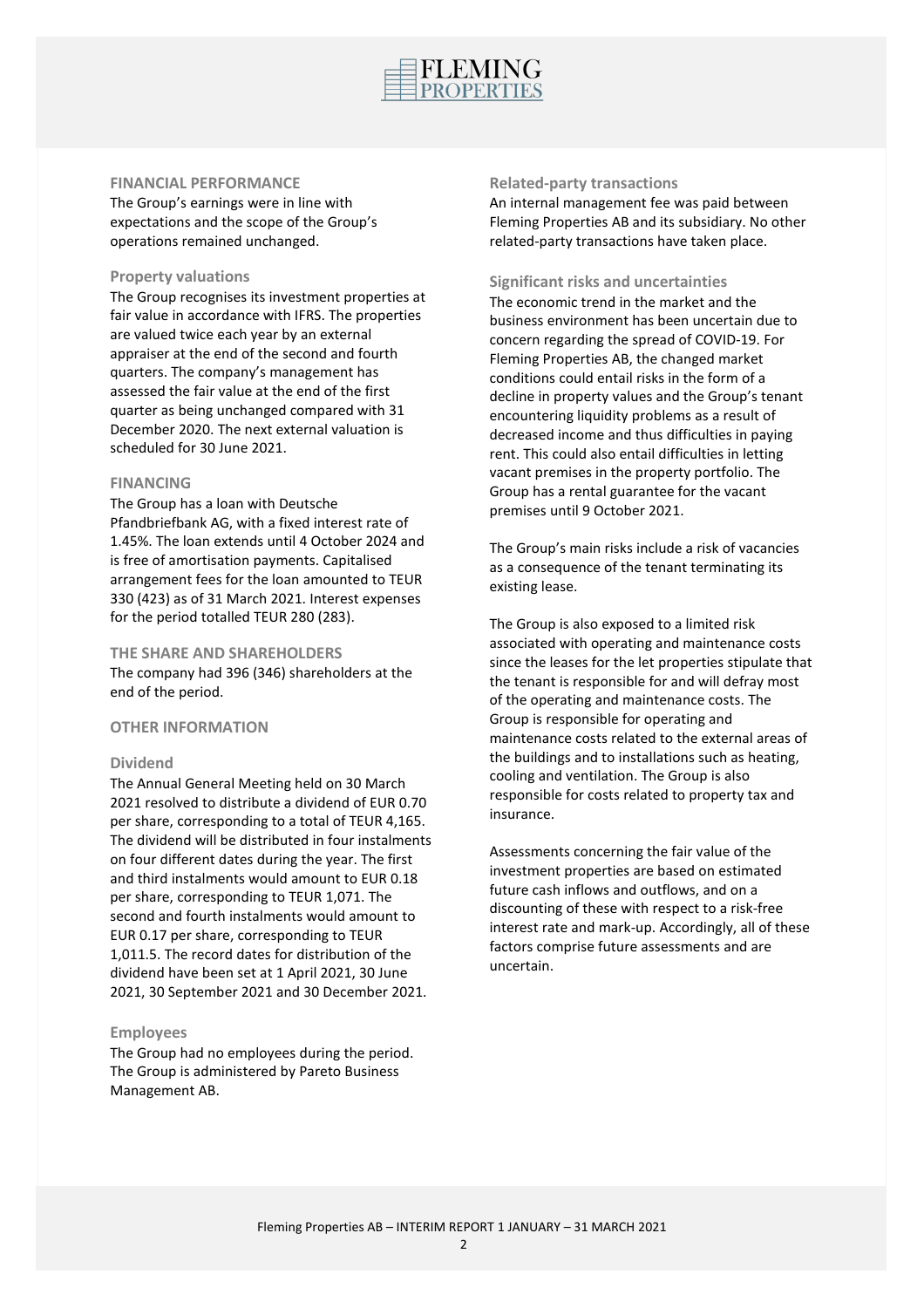

# **CONSOLIDATED STATEMENT OF COMPREHENSIVE INCOME**

|                                    | 1 Jan 2021- | 1 Jan 2020 - |
|------------------------------------|-------------|--------------|
| Amounts in thousand euro, TEUR     | 31 Mar 2021 | 31 Mar 2020  |
| Rental income                      | 1,794       | 1,775        |
| Operating and maintenance costs    | $-191$      | $-130$       |
| Property tax                       | $-133$      | $-123$       |
| <b>Net operating income</b>        | 1,470       | 1,522        |
| Administration costs               | $-120$      | $-105$       |
| Financial income                   | 2           | 1            |
| Financial expenses                 | $-309$      | $-311$       |
| Profit from property management    | 1,043       | 1,107        |
|                                    |             |              |
| <b>Profit before tax</b>           | 1,043       | 1,107        |
|                                    |             |              |
| Deferred tax                       | $-251$      | $-111$       |
| Profit for the period              | 792         | 996          |
| Earnings per share, EUR            | 0.13        | 0.17         |
| Average number of shares, thousand | 5,950       | 5,950        |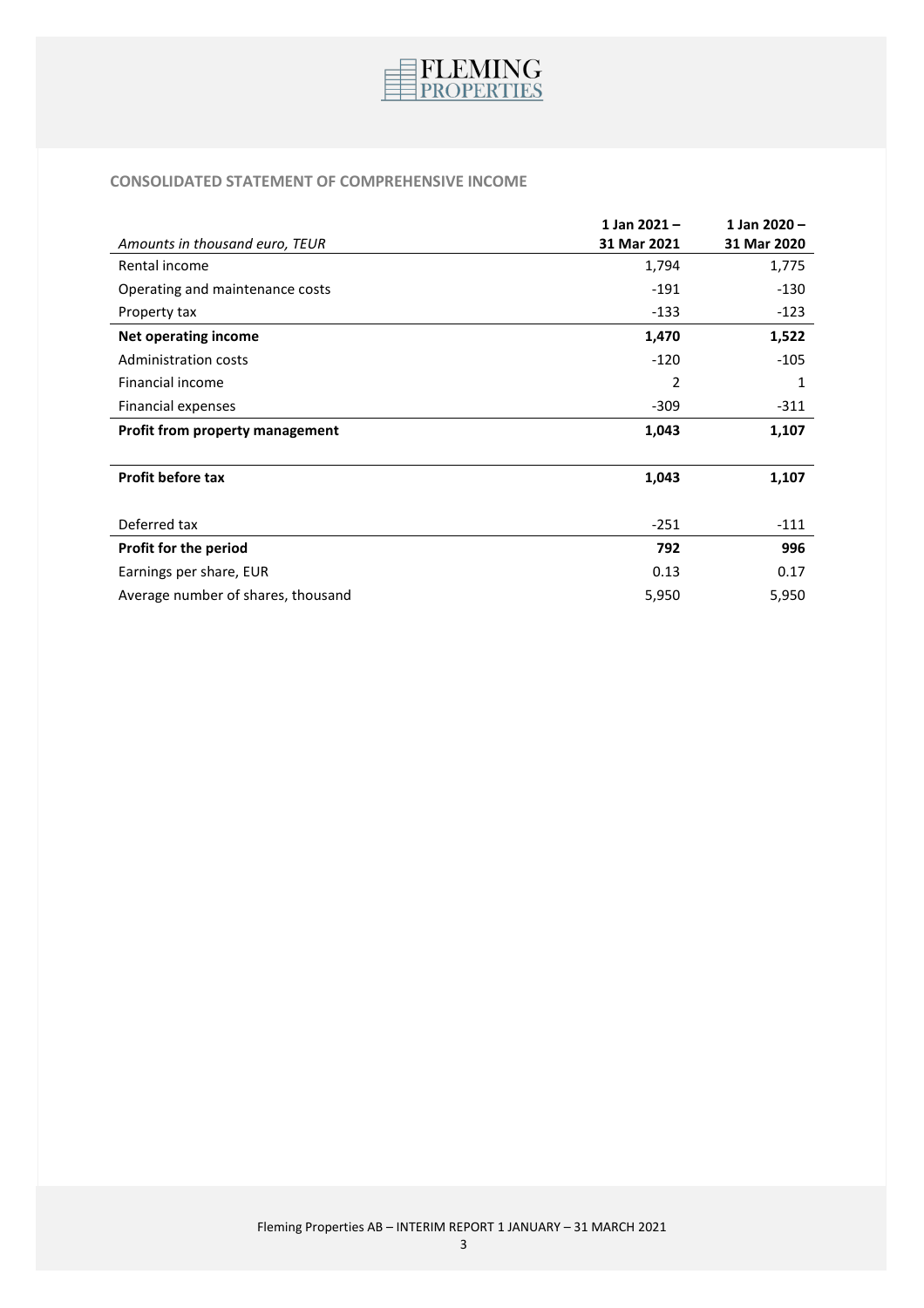

# **CONSOLIDATED BALANCE SHEET**

| Amounts in thousand euro, TEUR       | 31 March 2021 | 31 December 2020 |
|--------------------------------------|---------------|------------------|
| <b>Assets</b>                        |               |                  |
| Investment properties                | 131,000       | 131,000          |
| Right-of-use assets                  | 854           | 854              |
| <b>Total non-current assets</b>      | 131,854       | 131,854          |
|                                      |               |                  |
| Rental receivables                   | 12            | 11               |
| Other current receivables            | 220           | 213              |
| Prepaid expenses and accrued income  | 87            | 86               |
| Cash and cash equivalents            | 11,600        | 11,455           |
| <b>Total current assets</b>          | 11,919        | 11,765           |
|                                      |               |                  |
| <b>TOTAL ASSETS</b>                  | 143,773       | 143,619          |
|                                      |               |                  |
| <b>Equity and liabilities</b>        |               |                  |
| Share capital                        | 60            | 60               |
| Non-restricted equity                | 55,178        | 58,531           |
| <b>Total equity</b>                  | 55,238        | 58,591           |
|                                      |               |                  |
| Borrowings                           | 77,670        | 77,647           |
| Deferred tax liabilities             | 1,551         | 1,319            |
| Non-current lease liabilities        | 854           | 854              |
| <b>Total non-current liabilities</b> | 80,075        | 79,820           |
|                                      |               |                  |
| Accounts payable                     | 319           | 355              |
| Other current liabilities            | 7,749         | 4,662            |
| Accrued expenses and deferred income | 392           | 191              |
| <b>Total current liabilities</b>     | 8,460         | 5,208            |
| <b>Total liabilities</b>             | 88,535        | 85,028           |
|                                      |               |                  |
| <b>TOTAL EQUITY AND LIABILITIES</b>  | 143,773       | 143,619          |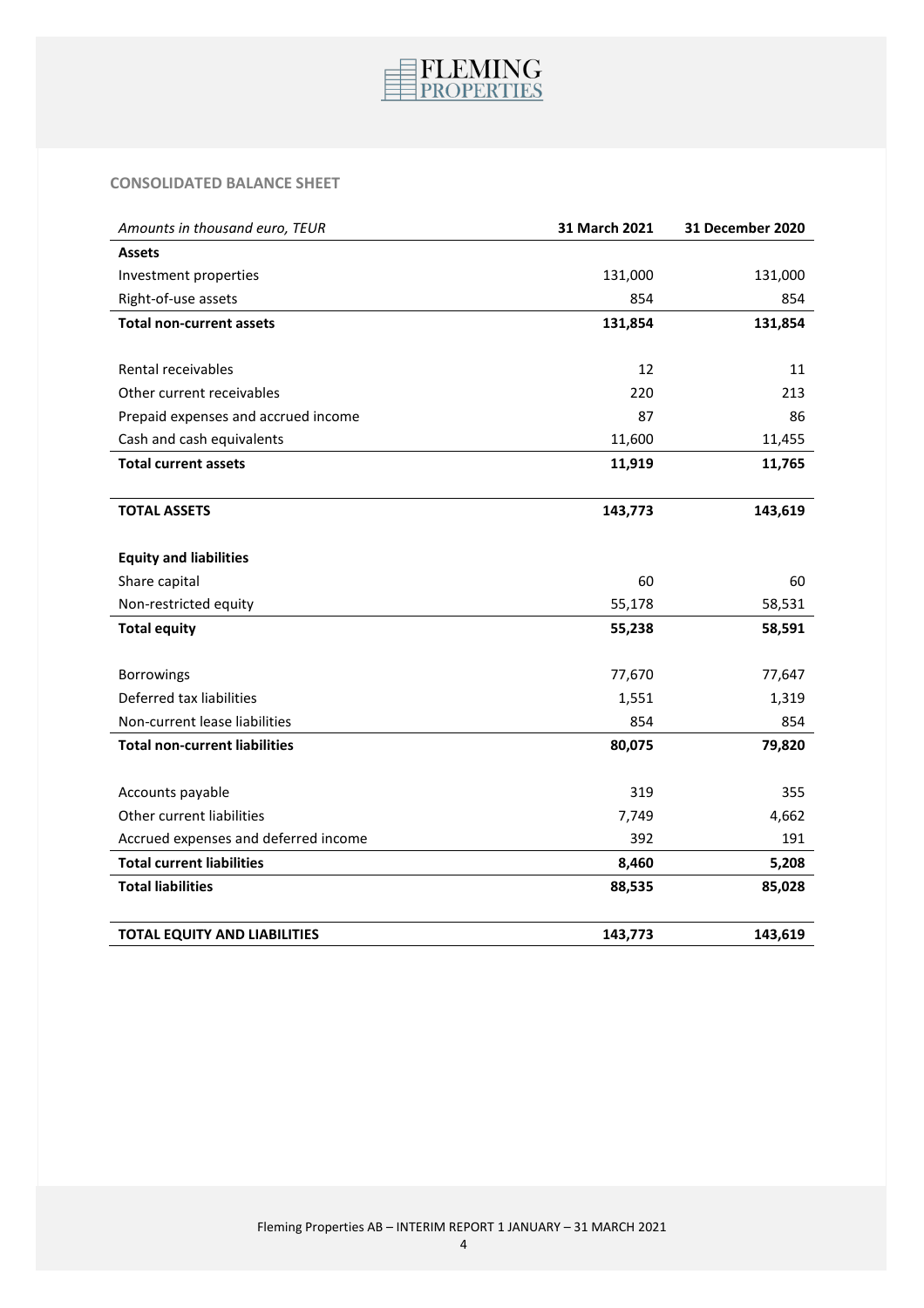

# **CONSOLIDATED CASH-FLOW STATEMENT**

|                                                               | 1 Jan $2021 -$ | 1 Jan 2020- |
|---------------------------------------------------------------|----------------|-------------|
| Amounts in thousand euro, TEUR                                | 31 Mar 2021    | 31 Mar 2020 |
| Profit from property management                               | 1,043          | 1,107       |
| Non-cash items                                                |                |             |
| <b>Financial items</b>                                        | 23             | 24          |
| Tax paid                                                      | $-1$           |             |
| Cash flow from operating activities before changes in working | 1,065          | 1,131       |
| capital                                                       |                |             |
| Cash flow from changes in working capital                     |                |             |
| Decrease in other current receivables                         | -8             | 6,462       |
| Increase in accounts payable                                  | $-36$          | 481         |
| Increase in other current liabilities                         | 354            | 1,137       |
| Cash flow from operating activities                           | 1,375          | 9,211       |
| <b>Investing activities</b>                                   |                |             |
| Investments in current properties                             | $-217$         | $-6,576$    |
| Cash flow from investing activities                           | $-217$         | $-6,576$    |
| <b>Financing activities</b>                                   |                |             |
| Dividend                                                      | $-1,012$       |             |
| Cash flow from financing activities                           | $-1,012$       |             |
| Cash flow for the period                                      | 146            | 2,635       |
|                                                               |                |             |
| Cash and cash equivalents at the beginning of the period      | 11,455         | 15,681      |
| Cash and cash equivalents at the end of the period            | 11,600         | 18,316      |
|                                                               |                |             |

5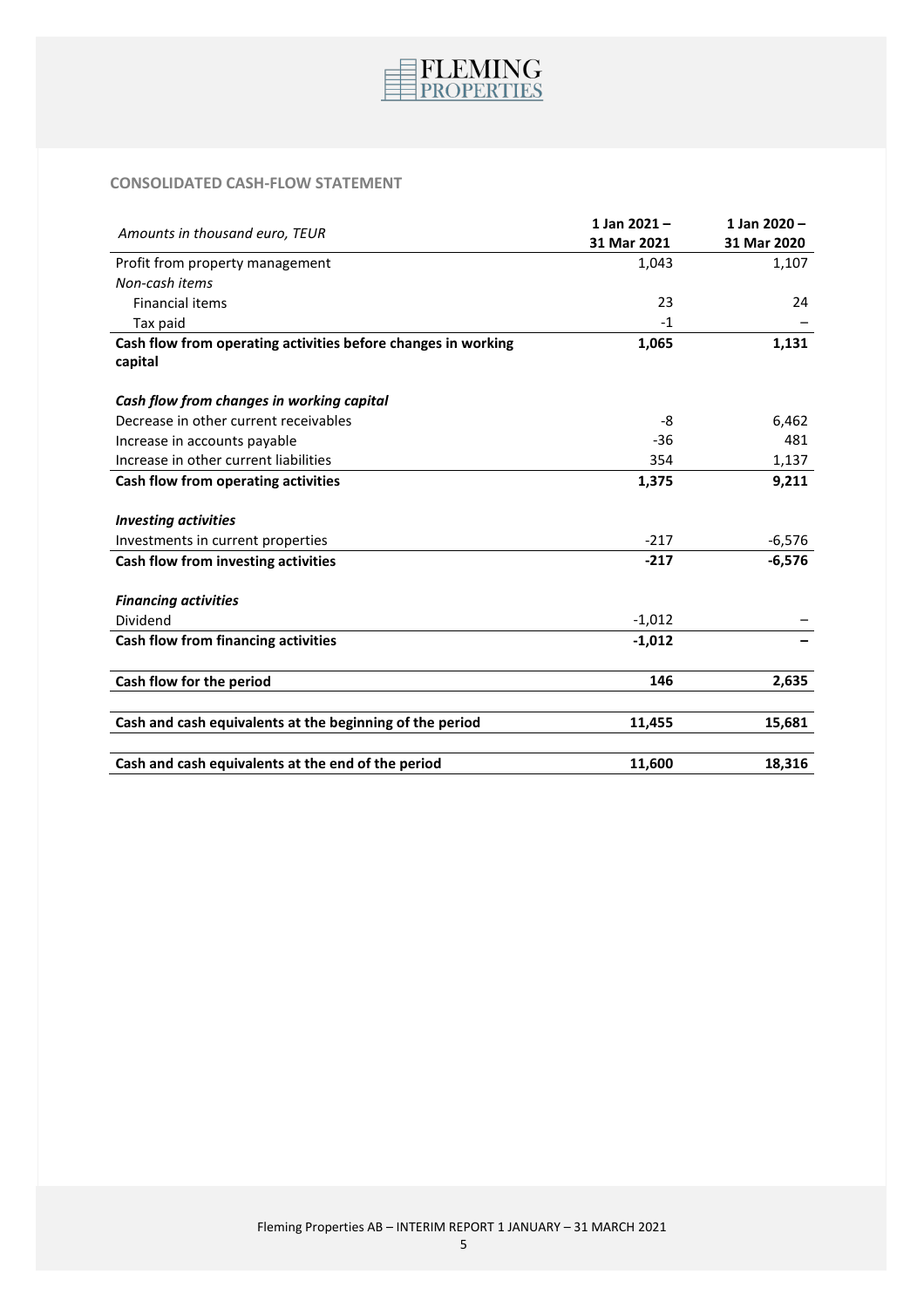

# **PARENT COMPANY INCOME STATEMENT**

| Amounts in thousand euro, TEUR      | 1 Jan $2021 -$<br>31 Mar 2021 | 1 Jan 2020 -<br>31 Mar 2020 |
|-------------------------------------|-------------------------------|-----------------------------|
| Net sales                           | 10                            | 10                          |
| <b>Administration costs</b>         | $-58$                         | $-58$                       |
| <b>Operating loss</b>               | -48                           | $-48$                       |
| Profit from financial items         |                               |                             |
| Financial income                    | 59                            | 58                          |
| <b>Profit after financial items</b> | 11                            | 10                          |
|                                     |                               |                             |
| Profit before tax                   | 11                            | 10                          |
| Tax                                 |                               |                             |
| Profit for the period               | 11                            | 10                          |

# **PARENT COMPANY'S CONDENSED BALANCE SHEET**

| Amounts in thousand euro, TEUR               | 31 March 2021 | 31 December 2020 |
|----------------------------------------------|---------------|------------------|
| <b>Assets</b>                                |               |                  |
| Participations in subsidiaries               | 47,278        | 47,278           |
| Non-current receivables from Group companies | 7,000         | 7,000            |
| <b>Total non-current assets</b>              | 54,278        | 54,278           |
| Other current receivables                    | 130           | 126              |
| Prepaid expenses and accrued income          | 69            | 84               |
| Cash and cash equivalents                    | 1,435         | 1,395            |
| <b>Total current assets</b>                  | 1,634         | 1,605            |
|                                              |               |                  |
| <b>TOTAL ASSETS</b>                          | 55,912        | 55,883           |
|                                              |               |                  |
| <b>EQUITY AND LIABILITIES</b>                |               |                  |
| Share capital                                | 60            | 60               |
| Non-restricted equity                        | 48,021        | 52,175           |
| <b>Equity</b>                                | 48,081        | 52,235           |
| Accounts payable                             | 17            | 10               |
| Current liabilities to Group companies       | 3,600         | 2,600            |
| Other current liabilities                    | 4,165         | 1,012            |
| Accrued expenses and deferred income         | 49            | 26               |
| <b>Total current liabilities</b>             | 7,831         | 3,648            |
| <b>TOTAL EQUITY AND LIABILITIES</b>          | 55,912        | 55,883           |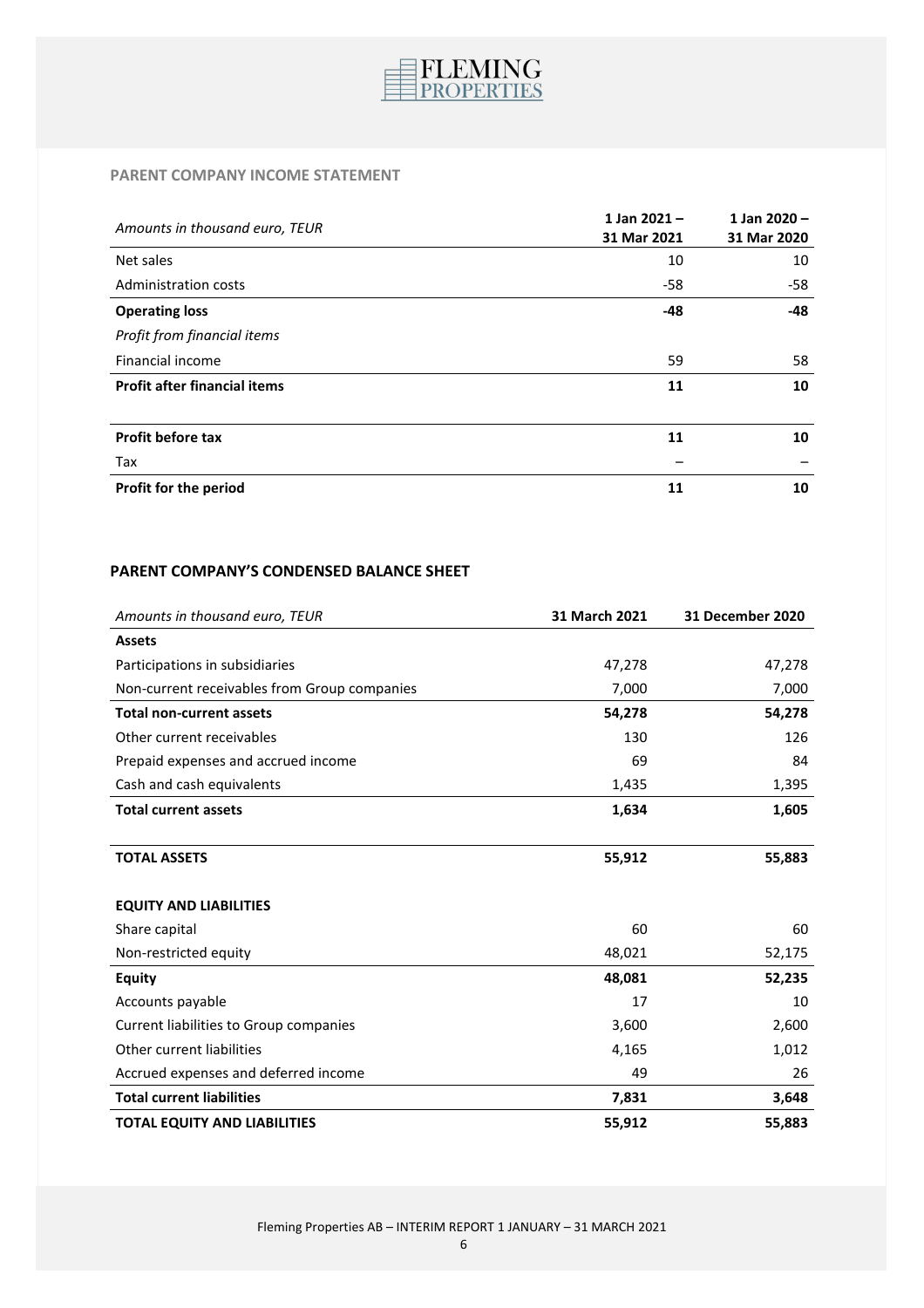

## **GENERAL INFORMATION**

Fleming Properties AB, corporate registration number 559207-9544, is a public listed company registered in Sweden and domiciled in Stockholm. The address of the company's head office is Berzelii Park 9, Box 7415, SE-103 91 Stockholm. The operations of the company and its subsidiaries (the Group) encompass owning and managing properties.

# **ACCOUNTING POLICIES**

Fleming Properties AB applies the International Financial Reporting Standards (IFRS) as adopted by the EU. This interim report has been prepared in accordance with IAS 34 Interim Financial Reporting.

The Parent Company's financial statements have been prepared in accordance with RFR 2 Accounting for Legal Entities and the Swedish Annual Accounts Act. The accounting and valuation policies applied in this interim report are the same as those described in the annual report for 2020.

The company prepares five reports each year: a half-year report, a year-end report, an annual report and two interim reports.

For full accounting policies, refer to the Group's annual report for 2020.

## **AUDIT**

This report has not been subject to review by the company's auditors.

# **DEFINITIONS**

*Surplus ratio* Net operating income divided by total rental income

#### *Return on equity*

Profit for the period attributable to the Parent Company's shareholders, restated as for 12 months, divided by average equity

#### *EPRA NRV per share*

Equity with add-back of interest-rate derivatives and deferred tax, divided by the number of shares outstanding

#### *Interest coverage ratio*

Net operating income less administration costs and plus financial income divided by interest expenses

*Equity/assets ratio* Adjusted equity divided by total assets

*Loan-to-value (LTV) ratio* Liabilities to credit institutions divided by the market value of the properties

#### *Property yield*

Net operating income, restated as for 12 months, divided by the market value of the properties.